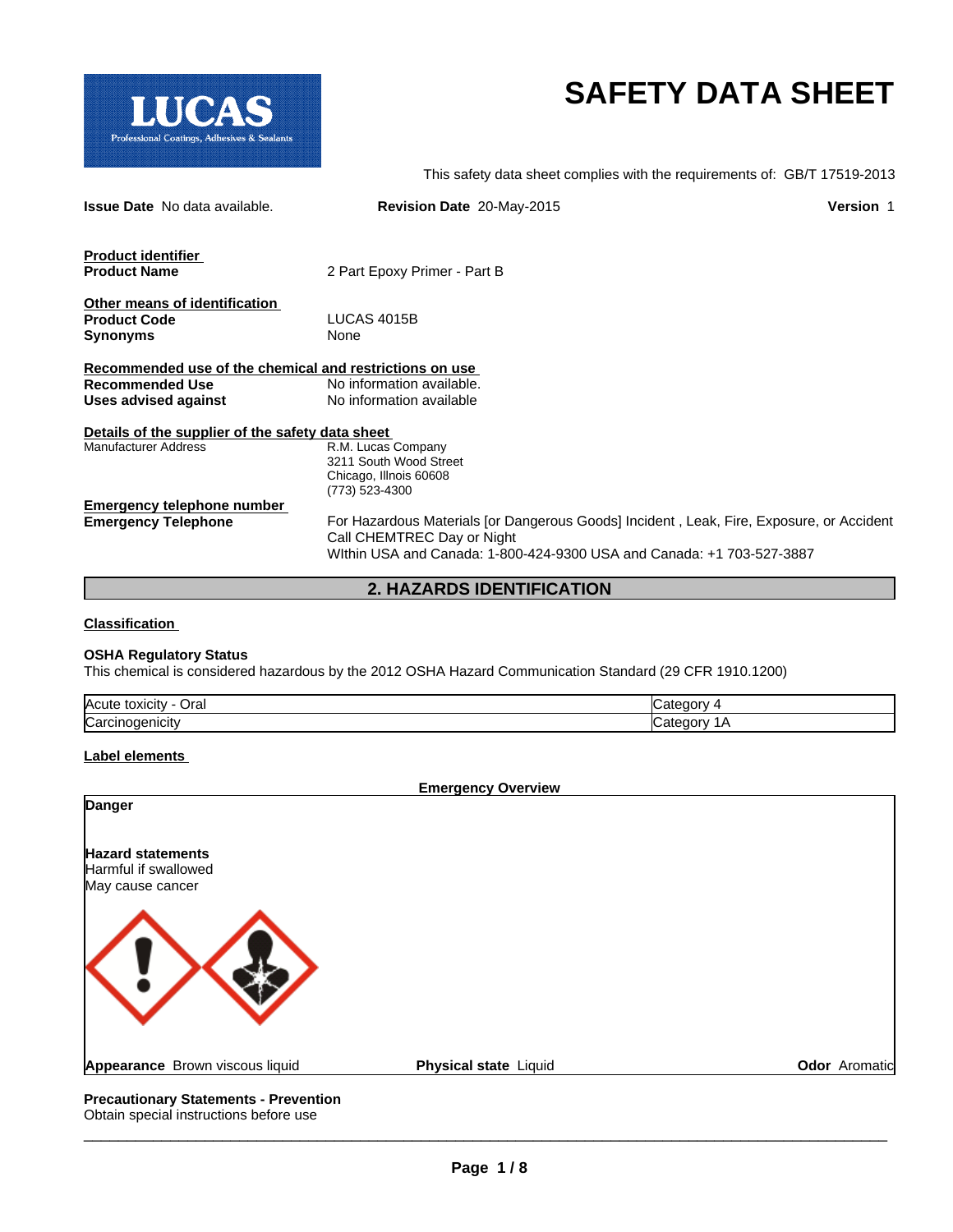Do not handle until all safety precautions have been read and understood Use personal protective equipment as required Wash face, hands and any exposed skin thoroughly after handling Do not eat, drink or smoke when using this product

#### **Precautionary Statements - Response**

IF exposed or concerned: Get medical advice/attention IF SWALLOWED: Call a POISON CENTER or doctor/physician if you feel unwell Rinse mouth

#### **Precautionary Statements - Storage**

Store locked up

#### **Precautionary Statements - Disposal**

Dispose of contents/container to an approved waste disposal plant

#### **Hazards not otherwise classified (HNOC)**

Not applicable

#### **Other Information**

• May be harmful in contact with skin

• Causes mild skin irritation

• Toxic to aquatic life with long lasting effects

Unknown acute toxicity 72% of the mixture consists of ingredient(s) of unknown toxicity

# **3. COMPOSITION/INFORMATION ON INGREDIENTS**

 $\overline{\phantom{a}}$  ,  $\overline{\phantom{a}}$  ,  $\overline{\phantom{a}}$  ,  $\overline{\phantom{a}}$  ,  $\overline{\phantom{a}}$  ,  $\overline{\phantom{a}}$  ,  $\overline{\phantom{a}}$  ,  $\overline{\phantom{a}}$  ,  $\overline{\phantom{a}}$  ,  $\overline{\phantom{a}}$  ,  $\overline{\phantom{a}}$  ,  $\overline{\phantom{a}}$  ,  $\overline{\phantom{a}}$  ,  $\overline{\phantom{a}}$  ,  $\overline{\phantom{a}}$  ,  $\overline{\phantom{a}}$ 

#### **Substance**

| <b>Chemical Name</b>               | CAS No.            | Weight-%    | <b>Trade Secret</b> |
|------------------------------------|--------------------|-------------|---------------------|
| Modified Polyamidoamine Aduct      | <b>PROPRIETARY</b> | $20 - 30\%$ |                     |
| Amorphous Silica (Silicon Dioxide) | 7631-86-9          | $10 - 20%$  |                     |
| Talc                               | 14807-96-6         | $10 - 20%$  |                     |
| Silica, quartz                     | 14808-60-7         | $0 - 10\%$  |                     |
| Xylene, mixed isomers, pure        | 1330-20-7          | $0 - 10%$   |                     |

# **4. FIRST AID MEASURES**

#### **Description of first aid measures**

| Eye contact                                                                | Rinse thoroughly with plenty of water for at least 15 minutes, lifting lower and upper eyelids.<br>Consult a physician. |  |  |  |
|----------------------------------------------------------------------------|-------------------------------------------------------------------------------------------------------------------------|--|--|--|
| Skin contact                                                               | Wash skin with soap and water.                                                                                          |  |  |  |
| <b>Inhalation</b>                                                          | Remove to fresh air.                                                                                                    |  |  |  |
| Ingestion                                                                  | Clean mouth with water and drink afterwards plenty of water.                                                            |  |  |  |
| Most important symptoms and effects, both acute and delayed                |                                                                                                                         |  |  |  |
| Symptoms                                                                   | No information available.                                                                                               |  |  |  |
| Indication of any immediate medical attention and special treatment needed |                                                                                                                         |  |  |  |
| Note to physicians                                                         | Treat symptomatically.                                                                                                  |  |  |  |
|                                                                            |                                                                                                                         |  |  |  |

### **5. FIRE-FIGHTING MEASURES**

#### **Suitable extinguishing media**

Use extinguishing measures that are appropriate to local circumstances and the surrounding environment.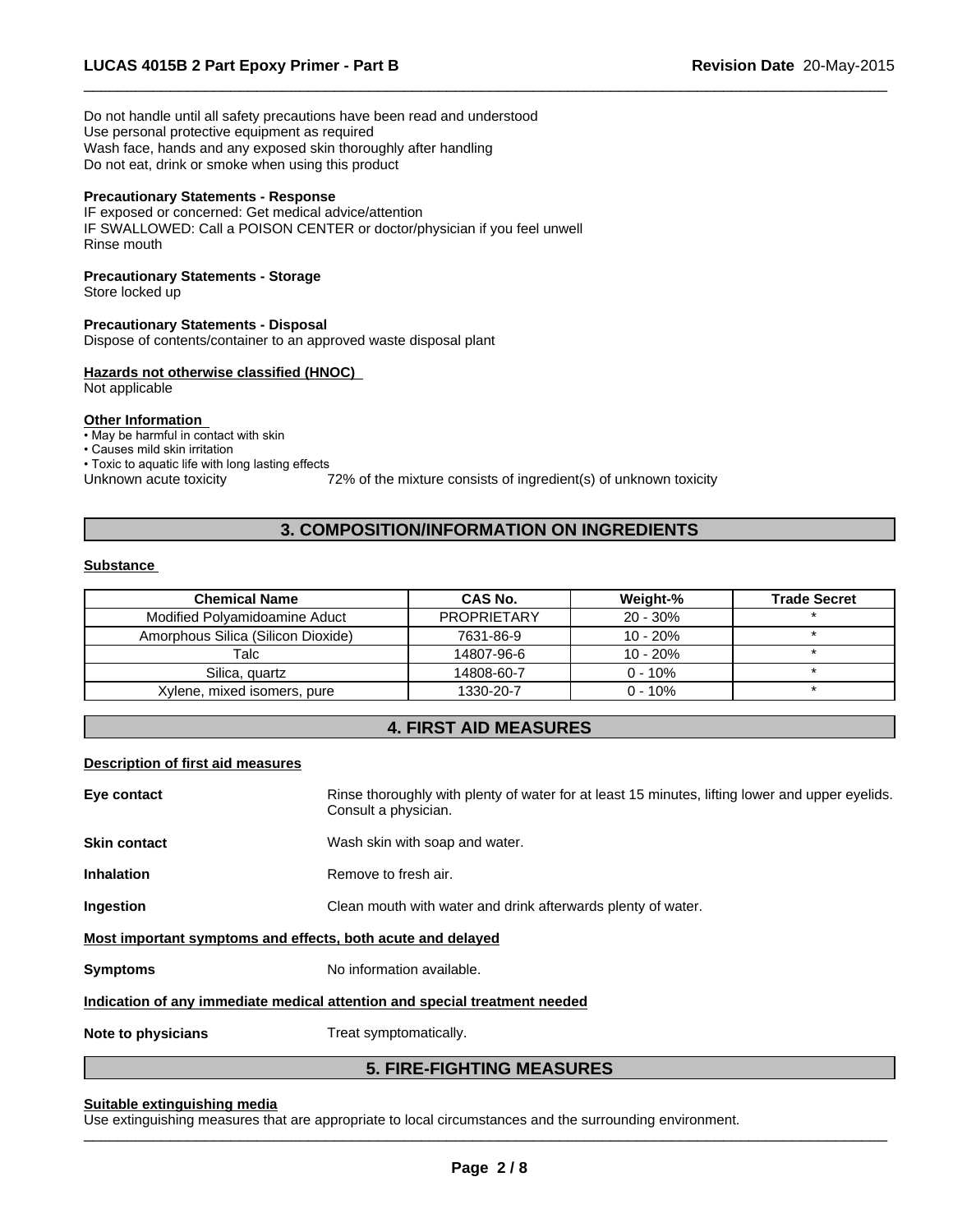**Unsuitable extinguishing media** Caution: Use of water spray when fighting fire may be inefficient.

**Specific hazards arising from the chemical**

No information available.

#### **Explosion data Sensitivity to Mechanical Impact** None. **Sensitivity to Static Discharge** None.

#### **Protective equipment and precautions for firefighters**

As in any fire, wear self-contained breathing apparatus pressure-demand, MSHA/NIOSH (approved or equivalent) and full protective gear.

# **6. ACCIDENTAL RELEASE MEASURES**

 $\overline{\phantom{a}}$  ,  $\overline{\phantom{a}}$  ,  $\overline{\phantom{a}}$  ,  $\overline{\phantom{a}}$  ,  $\overline{\phantom{a}}$  ,  $\overline{\phantom{a}}$  ,  $\overline{\phantom{a}}$  ,  $\overline{\phantom{a}}$  ,  $\overline{\phantom{a}}$  ,  $\overline{\phantom{a}}$  ,  $\overline{\phantom{a}}$  ,  $\overline{\phantom{a}}$  ,  $\overline{\phantom{a}}$  ,  $\overline{\phantom{a}}$  ,  $\overline{\phantom{a}}$  ,  $\overline{\phantom{a}}$ 

#### **Personal precautions, protective equipment and emergency procedures**

| <b>Personal precautions</b>                                                               | Ensure adequate ventilation, especially in confined areas.                                                                                                                   |  |  |
|-------------------------------------------------------------------------------------------|------------------------------------------------------------------------------------------------------------------------------------------------------------------------------|--|--|
| <b>Environmental precautions</b>                                                          |                                                                                                                                                                              |  |  |
| See Section 12 for additional ecological information.<br><b>Environmental precautions</b> |                                                                                                                                                                              |  |  |
| Methods and material for containment and cleaning up                                      |                                                                                                                                                                              |  |  |
| <b>Methods for containment</b>                                                            | Prevent further leakage or spillage if safe to do so.                                                                                                                        |  |  |
| Methods for cleaning up                                                                   | Pick up the absorbed material (described just above) and transfer to properly labeled<br>containers for disposal according to local / national regulations (see Section 13). |  |  |

# **7. HANDLING AND STORAGE**

| <b>Precautions for safe handling</b>                         |                                                                        |  |  |
|--------------------------------------------------------------|------------------------------------------------------------------------|--|--|
| Advice on safe handling                                      | Handle in accordance with good industrial hygiene and safety practice. |  |  |
| Conditions for safe storage, including any incompatibilities |                                                                        |  |  |
| <b>Storage Conditions</b>                                    | Keep from freezing.                                                    |  |  |
| Incompatible materials                                       | None known based on information supplied.                              |  |  |

# **8. EXPOSURE CONTROLS/PERSONAL PROTECTION**

#### **Control parameters**

#### **Exposure Guidelines** .

| <b>Chemical Name</b>                            | <b>ACGIH TLV</b>                                                                                                        | <b>OSHA PEL</b>                                                                                                                                                   | <b>NIOSH IDLH</b>                                                                                                    |
|-------------------------------------------------|-------------------------------------------------------------------------------------------------------------------------|-------------------------------------------------------------------------------------------------------------------------------------------------------------------|----------------------------------------------------------------------------------------------------------------------|
| Amorphous Silica (Silicon Dioxide)<br>7631-86-9 |                                                                                                                         | (vacated) TWA: 6 mg/m <sup>3</sup><br>$< 1\%$<br>Crystalline silica<br>TWA: 20 mppcf<br>: $(80)/(% SiO2)$ mg/m <sup>3</sup> TWA                                   | IDLH: 3000 mg/m <sup>3</sup><br>TWA: 6 mg/m <sup>3</sup>                                                             |
| Talc<br>14807-96-6                              | TWA: $2 \text{ mg/m}^3$ particulate matter<br>containing no asbestos and <1%<br>crystalline silica, respirable fraction | (vacated) TWA: $2 \text{ mg/m}^3$ respirable<br>dust <1% Crystalline silica,<br>containing no Asbestos<br>TWA: 20 mppcf if 1% Quartz or<br>more, use Quartz limit | IDLH: 1000 mg/m <sup>3</sup><br>TWA: 2 mg/m <sup>3</sup> containing no<br>Asbestos and <1% Quartz<br>respirable dust |
| Silica, quartz<br>14808-60-7                    | TWA: 0.025 mg/m <sup>3</sup> respirable<br>fraction                                                                     | (vacated) TWA: $0.1 \text{ mg/m}^3$<br>respirable dust<br>$(30)/(%SiO2 + 2)$ mg/m <sup>3</sup> TWA<br>total dust<br>$(250)/(%SiO2 + 5)$ mppcf TWA                 | IDLH: 50 $mg/m3$ respirable dust<br>TWA: $0.05$ mg/m <sup>3</sup><br>respirable dust                                 |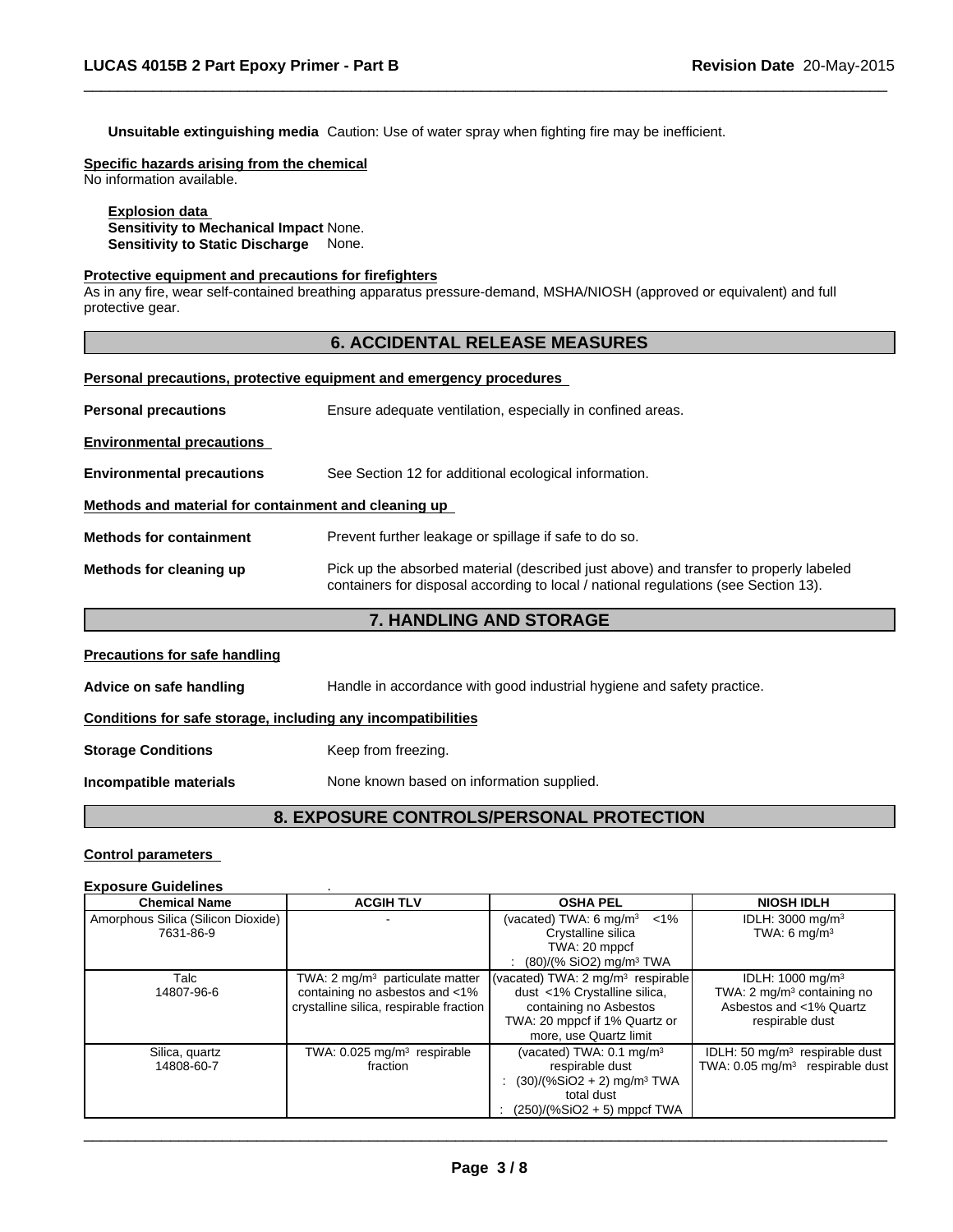|                                          |                                      | respirable fraction<br>$(10)/(%SiO2 + 2)$ mg/m <sup>3</sup> TWA<br>respirable fraction                                                                                         |  |
|------------------------------------------|--------------------------------------|--------------------------------------------------------------------------------------------------------------------------------------------------------------------------------|--|
| Xylene, mixed isomers, pure<br>1330-20-7 | STEL: 150 ppm<br><b>TWA: 100 ppm</b> | TWA: 100 ppm<br>TWA: $435 \text{ mg/m}^3$<br>(vacated) TWA: 100 ppm<br>(vacated) TWA: $435 \text{ mg/m}^3$<br>(vacated) STEL: 150 ppm<br>(vacated) STEL: 655 mg/m <sup>3</sup> |  |

 $\overline{\phantom{a}}$  ,  $\overline{\phantom{a}}$  ,  $\overline{\phantom{a}}$  ,  $\overline{\phantom{a}}$  ,  $\overline{\phantom{a}}$  ,  $\overline{\phantom{a}}$  ,  $\overline{\phantom{a}}$  ,  $\overline{\phantom{a}}$  ,  $\overline{\phantom{a}}$  ,  $\overline{\phantom{a}}$  ,  $\overline{\phantom{a}}$  ,  $\overline{\phantom{a}}$  ,  $\overline{\phantom{a}}$  ,  $\overline{\phantom{a}}$  ,  $\overline{\phantom{a}}$  ,  $\overline{\phantom{a}}$ 

# **Appropriate engineering controls**

# **Engineering Controls** Showers

Eyewash stations Ventilation systems.

#### **Individual protection measures, such as personal protective equipment**

| <b>Eye/face protection</b>            | No special technical protective measures are necessary.                                                                       |
|---------------------------------------|-------------------------------------------------------------------------------------------------------------------------------|
| Skin and body protection              | No special technical protective measures are necessary.                                                                       |
| <b>Respiratory protection</b>         | If exposure limits are exceeded or irritation is experienced, a NIOSH/MSHA approved<br>respiratory protection should be worn. |
| <b>General Hygiene Considerations</b> | Handle in accordance with good industrial hygiene and safety practice.                                                        |

# **9. PHYSICAL AND CHEMICAL PROPERTIES**

#### **Information on basic physical and chemical properties**

| <b>Physical state</b>               | Liquid                   |                                            |                          |
|-------------------------------------|--------------------------|--------------------------------------------|--------------------------|
| Appearance                          | Brown viscous liquid     | Odor                                       | Aromatic                 |
| Color                               | No information available | <b>Odor threshold</b>                      | No information available |
|                                     |                          |                                            |                          |
| <b>Property</b>                     | Values                   | Remarks • Method                           |                          |
| рH                                  | No information available |                                            |                          |
| <b>Melting point/freezing point</b> | No information available |                                            |                          |
| Boiling point / boiling range       | No information available |                                            |                          |
| <b>Flash point</b>                  | No information available |                                            |                          |
| <b>Evaporation rate</b>             | No information available |                                            |                          |
| Flammability (solid, gas)           | No information available |                                            |                          |
| <b>Flammability Limit in Air</b>    |                          | For exterior use only. Do not use indoors. |                          |
| <b>Upper flammability limit:</b>    | No information available |                                            |                          |
| Lower flammability limit:           | No information available |                                            |                          |
| Vapor pressure                      | No information available |                                            |                          |
| <b>Vapor density</b>                | No information available |                                            |                          |
| <b>Specific Gravity</b>             | No information available |                                            |                          |
| <b>Water solubility</b>             | Miscible in water        |                                            |                          |
| Solubility in other solvents        | No information available |                                            |                          |
| <b>Partition coefficient</b>        | No information available |                                            |                          |
| <b>Autoignition temperature</b>     | No information available |                                            |                          |
| <b>Decomposition temperature</b>    | No information available |                                            |                          |
| <b>Kinematic viscosity</b>          | No information available |                                            |                          |
| <b>Dynamic viscosity</b>            | No information available |                                            |                          |
| <b>Explosive properties</b>         | No information available |                                            |                          |
| <b>Oxidizing properties</b>         | No information available |                                            |                          |
|                                     |                          |                                            |                          |
| <b>Other Information</b>            |                          |                                            |                          |
| Softening point                     | No information available |                                            |                          |
| <b>Molecular weight</b>             | No information available |                                            |                          |
| <b>VOC Content (%)</b>              | Less Than 100 g/l        |                                            |                          |
| <b>Density</b>                      | No information available |                                            |                          |
|                                     |                          |                                            |                          |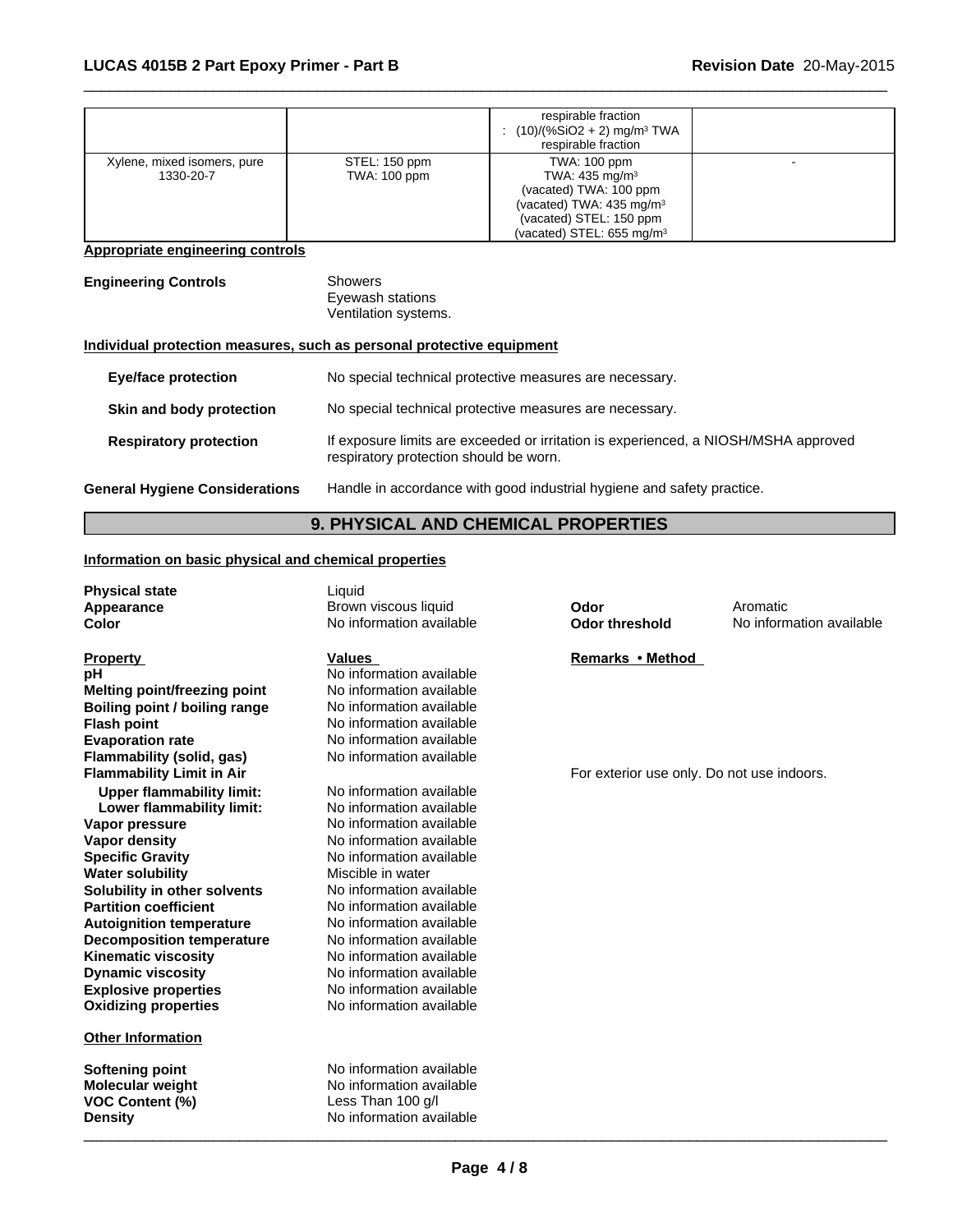**Bulk density** No information available

# **10. STABILITY AND REACTIVITY**

 $\overline{\phantom{a}}$  ,  $\overline{\phantom{a}}$  ,  $\overline{\phantom{a}}$  ,  $\overline{\phantom{a}}$  ,  $\overline{\phantom{a}}$  ,  $\overline{\phantom{a}}$  ,  $\overline{\phantom{a}}$  ,  $\overline{\phantom{a}}$  ,  $\overline{\phantom{a}}$  ,  $\overline{\phantom{a}}$  ,  $\overline{\phantom{a}}$  ,  $\overline{\phantom{a}}$  ,  $\overline{\phantom{a}}$  ,  $\overline{\phantom{a}}$  ,  $\overline{\phantom{a}}$  ,  $\overline{\phantom{a}}$ 

**Reactivity** 

No data available.

#### **Chemical stability**

Stable under recommended storage conditions. **Possibility of Hazardous Reactions** None under normal processing. **Conditions to avoid** Extremes of temperature and direct sunlight. **Incompatible materials** None known based on information supplied. **Hazardous Decomposition Products** None known based on information supplied.

# **11. TOXICOLOGICAL INFORMATION**

#### **Information on likely routes of exposure**

| <b>Product Information</b> |                     | No data available. |
|----------------------------|---------------------|--------------------|
|                            | <b>Inhalation</b>   | No data available. |
|                            | Eye contact         | No data available. |
|                            | <b>Skin contact</b> | No data available. |
|                            | Ingestion           | No data available. |
|                            |                     |                    |

| <b>Chemical Name</b>                             | Oral LD50            | Dermal LD50             | <b>Inhalation LC50</b>   |
|--------------------------------------------------|----------------------|-------------------------|--------------------------|
| Amorphous Silica (Silicon Dioxide)<br>17631-86-9 | $>$ 5000 mg/kg (Rat) | $>$ 2000 mg/kg (Rabbit) | $> 2.2$ mg/L (Rat) 1 h   |
| Silica, quartz<br>14808-60-7                     | $=$ 500 mg/kg (Rat)  |                         |                          |
| Xylene, mixed isomers, pure<br>  1330-20-7       | $= 4300$ mg/kg (Rat) |                         | $= 47635$ mg/L (Rat) 4 h |

#### **Information on toxicological effects**

**Symptoms** No information available.

#### **Delayed and immediate effects as well as chronic effects from short and long-term exposure**

| <b>Sensitization</b><br>Germ cell mutagenicity<br>Carcinogenicity |                                                        | No information available.<br>No information available.<br>The table below indicates whether each agency (ACGIH, IARC, NTP, or OSHA) has listed<br>any ingredient as a carcinogen. |            |             |  |
|-------------------------------------------------------------------|--------------------------------------------------------|-----------------------------------------------------------------------------------------------------------------------------------------------------------------------------------|------------|-------------|--|
| <b>Chemical Name</b>                                              | <b>ACGIH</b>                                           | <b>IARC</b>                                                                                                                                                                       | <b>NTP</b> | <b>OSHA</b> |  |
| Amorphous Silica (Silicon<br>Dioxide)<br>7631-86-9                |                                                        | Group 3                                                                                                                                                                           |            |             |  |
| Talc<br>14807-96-6                                                |                                                        | Group 3                                                                                                                                                                           |            |             |  |
| Silica, quartz<br>14808-60-7                                      | A2                                                     | Group 1                                                                                                                                                                           | Known      | X           |  |
| Xylene, mixed isomers, pure<br>  1330-20-7                        |                                                        | Group 3                                                                                                                                                                           |            |             |  |
| <b>Reproductive toxicity</b><br><b>STOT - single exposure</b>     | No information available.<br>No information available. |                                                                                                                                                                                   |            |             |  |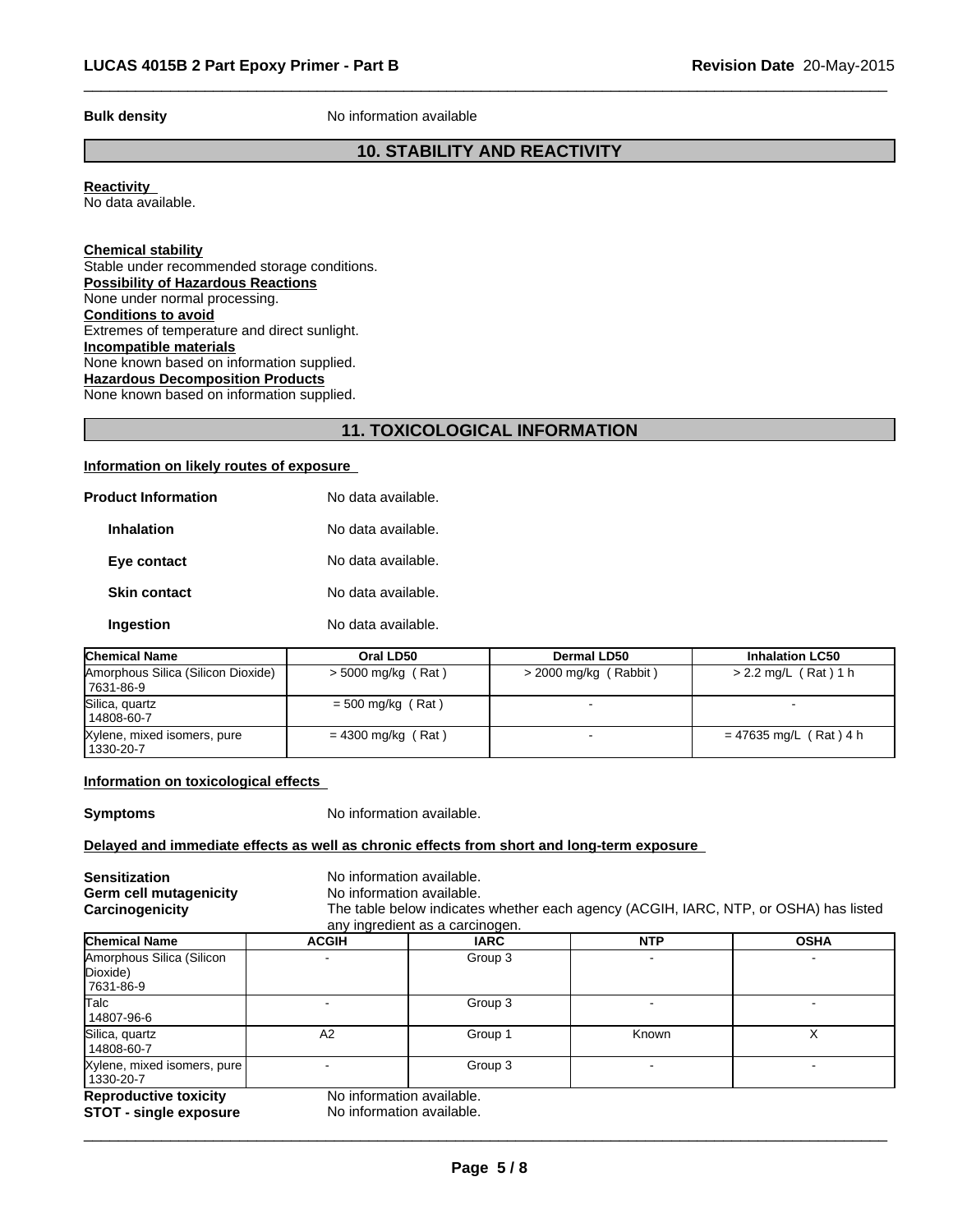| <b>STOT - repeated exposure</b> | No information available. |
|---------------------------------|---------------------------|
| <b>Aspiration hazard</b>        | No information available. |

#### **Numerical measures of toxicity - Product Information**

**The following values are calculated based on chapter 3.1 of the GHS document** For exterior use only. Do not use indoors.

 $\overline{\phantom{a}}$  ,  $\overline{\phantom{a}}$  ,  $\overline{\phantom{a}}$  ,  $\overline{\phantom{a}}$  ,  $\overline{\phantom{a}}$  ,  $\overline{\phantom{a}}$  ,  $\overline{\phantom{a}}$  ,  $\overline{\phantom{a}}$  ,  $\overline{\phantom{a}}$  ,  $\overline{\phantom{a}}$  ,  $\overline{\phantom{a}}$  ,  $\overline{\phantom{a}}$  ,  $\overline{\phantom{a}}$  ,  $\overline{\phantom{a}}$  ,  $\overline{\phantom{a}}$  ,  $\overline{\phantom{a}}$ 

| ATEmix (oral)                        | 1.389.00 |
|--------------------------------------|----------|
| ATEmix (dermal)                      | 2.326.00 |
| <b>ATEmix (inhalation-dust/mist)</b> | 8.40     |

# **12. ECOLOGICAL INFORMATION**

#### **Ecotoxicity**

70% of the mixture consists of components(s) of unknown hazards to the aquatic environment

| <b>Chemical Name</b>                            | Algae/aquatic plants                                   | Fish                                                                                                                                                                                                                                                                                                                                                                                                                                                                                                                                                                              | Crustacea                                                                           |
|-------------------------------------------------|--------------------------------------------------------|-----------------------------------------------------------------------------------------------------------------------------------------------------------------------------------------------------------------------------------------------------------------------------------------------------------------------------------------------------------------------------------------------------------------------------------------------------------------------------------------------------------------------------------------------------------------------------------|-------------------------------------------------------------------------------------|
| Amorphous Silica (Silicon Dioxide)<br>7631-86-9 | 440: 72 h Pseudokirchneriella<br>subcapitata mg/L EC50 | 5000: 96 h Brachydanio rerio mg/L<br>LC50 static                                                                                                                                                                                                                                                                                                                                                                                                                                                                                                                                  | 7600: 48 h Ceriodaphnia dubia<br>mg/L EC50                                          |
| Talc<br>14807-96-6                              |                                                        | 100: 96 h Brachydanio rerio g/L<br>LC50 semi-static                                                                                                                                                                                                                                                                                                                                                                                                                                                                                                                               |                                                                                     |
| Xylene, mixed isomers, pure<br>1330-20-7        |                                                        | 13.4: 96 h Pimephales promelas<br>mg/L LC50 flow-through 2.661 -<br>4.093: 96 h Oncorhynchus mykiss<br>mg/L LC50 static 13.5 - 17.3: 96 h<br>Oncorhynchus mykiss mg/L LC50<br>13.1 - 16.5: 96 h Lepomis<br>macrochirus mg/L LC50<br>flow-through 19: 96 h Lepomis<br>macrochirus mg/L LC50 7.711 -<br>9.591: 96 h Lepomis macrochirus<br>mg/L LC50 static 23.53 - 29.97: 96<br>h Pimephales promelas mg/L LC50<br>static 780: 96 h Cyprinus carpio<br>mg/L LC50 semi-static 780: 96 h<br>Cyprinus carpio mg/L LC50 30.26 -<br>40.75: 96 h Poecilia reticulata mg/L<br>LC50 static | 3.82: 48 h water flea mg/L EC50<br>0.6: 48 h Gammarus lacustris mg/L<br><b>LC50</b> |

#### **Persistence and degradability**

No information available.

#### **Bioaccumulation**

No information available.

| <b>Chemical Name</b>        | <b>Partition coefficient</b> |
|-----------------------------|------------------------------|
| Xylene, mixed isomers, pure | ບ. ເປ                        |
| 1330-20-7                   |                              |

**Other adverse effects** No information available

# **13. DISPOSAL CONSIDERATIONS**

#### **Waste treatment methods**

Disposal of wastes **Disposal should be in accordance with applicable local, regional, national and international** laws and regulations.

 $\overline{\phantom{a}}$  ,  $\overline{\phantom{a}}$  ,  $\overline{\phantom{a}}$  ,  $\overline{\phantom{a}}$  ,  $\overline{\phantom{a}}$  ,  $\overline{\phantom{a}}$  ,  $\overline{\phantom{a}}$  ,  $\overline{\phantom{a}}$  ,  $\overline{\phantom{a}}$  ,  $\overline{\phantom{a}}$  ,  $\overline{\phantom{a}}$  ,  $\overline{\phantom{a}}$  ,  $\overline{\phantom{a}}$  ,  $\overline{\phantom{a}}$  ,  $\overline{\phantom{a}}$  ,  $\overline{\phantom{a}}$ 

# **Contaminated packaging Example 20 Do not reuse container.**

|  | Do not reuse container. |  |  |
|--|-------------------------|--|--|
|--|-------------------------|--|--|

| <b>Chemical Name</b>              | <b>RCRA</b> | <b>RCRA</b><br>⋅ Basis for Listinɑ | <b>RCRA - D Series Wastes</b> | <b>RCRA - U Series Wastes</b> |
|-----------------------------------|-------------|------------------------------------|-------------------------------|-------------------------------|
| Xvlene.<br>mixed isomers.<br>pure |             | Included in waste stream:          |                               | U239                          |
| 1330-20-7                         |             | F039                               |                               |                               |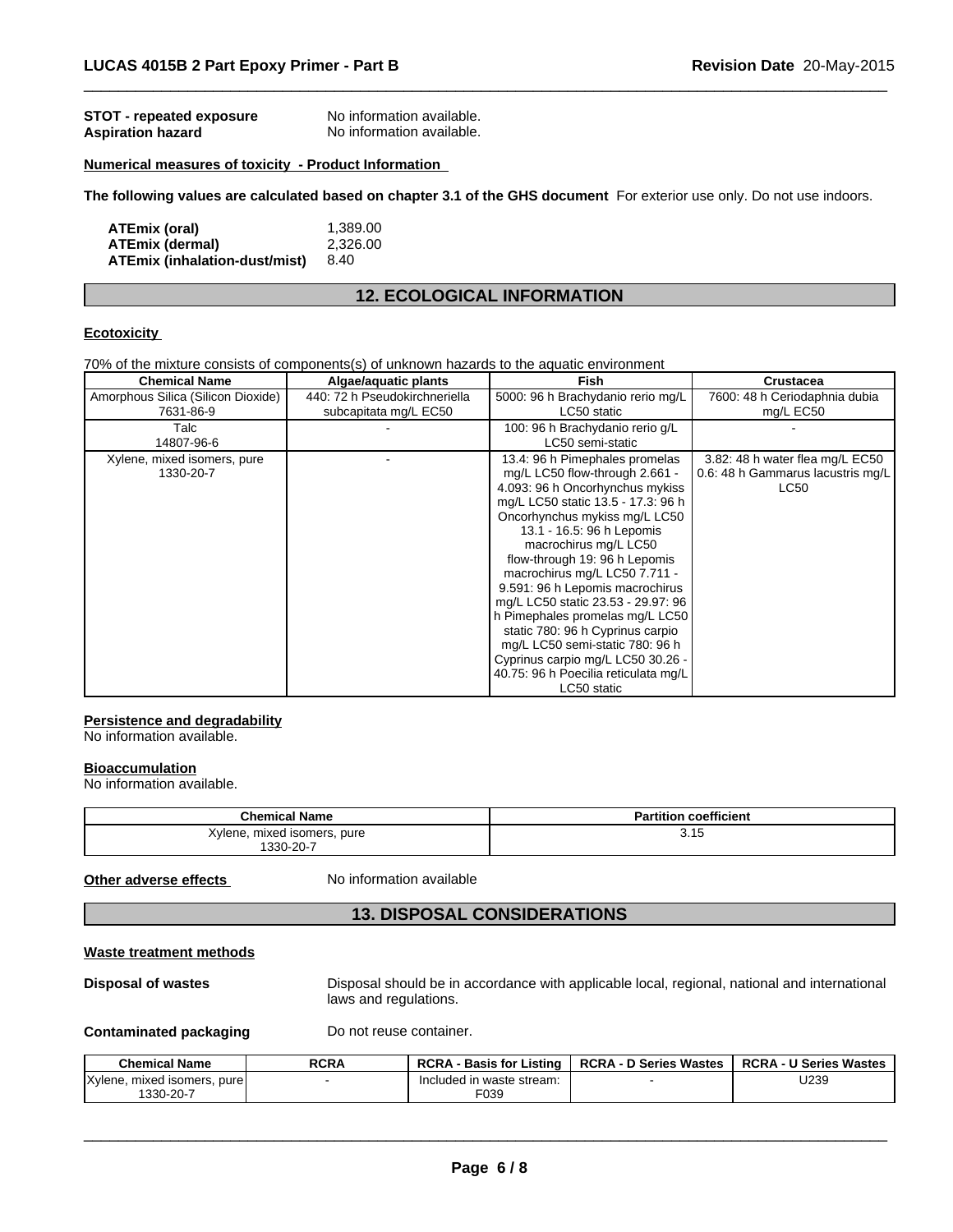|             | <b>Chemical Name</b>                     | <b>California Hazardous Waste Status</b> |
|-------------|------------------------------------------|------------------------------------------|
|             | Xylene, mixed isomers, pure<br>1330-20-7 | Toxic<br>Ignitable                       |
|             | <b>14. TRANSPORT INFORMATION</b>         |                                          |
| <b>DOT</b>  | Not regulated.                           |                                          |
| <b>TDG</b>  | Not regulated.                           |                                          |
| <b>MEX</b>  | Not regulated.                           |                                          |
| ICAO (air)  | Not regulated.                           |                                          |
| <b>IATA</b> | Not regulated.                           |                                          |
| <b>IMDG</b> | Not regulated.                           |                                          |
| RID         | Not regulated.                           |                                          |
| <b>ADR</b>  | Not regulated.                           |                                          |
| <b>ADN</b>  | Not regulated.                           |                                          |
|             | <b>15. REGULATORY INFORMATION</b>        |                                          |

 $\overline{\phantom{a}}$  ,  $\overline{\phantom{a}}$  ,  $\overline{\phantom{a}}$  ,  $\overline{\phantom{a}}$  ,  $\overline{\phantom{a}}$  ,  $\overline{\phantom{a}}$  ,  $\overline{\phantom{a}}$  ,  $\overline{\phantom{a}}$  ,  $\overline{\phantom{a}}$  ,  $\overline{\phantom{a}}$  ,  $\overline{\phantom{a}}$  ,  $\overline{\phantom{a}}$  ,  $\overline{\phantom{a}}$  ,  $\overline{\phantom{a}}$  ,  $\overline{\phantom{a}}$  ,  $\overline{\phantom{a}}$ 

#### **International Inventories**

#### **Legend:**

**TSCA** - United States Toxic Substances Control Act Section 8(b) Inventory

**DSL/NDSL** - Canadian Domestic Substances List/Non-Domestic Substances List

**EINECS/ELINCS** - European Inventory of Existing Chemical Substances/European List of Notified Chemical Substances

**ENCS** - Japan Existing and New Chemical Substances

**IECSC** - China Inventory of Existing Chemical Substances

**KECL** - Korean Existing and Evaluated Chemical Substances

**PICCS** - Philippines Inventory of Chemicals and Chemical Substances

**AICS** - Australian Inventory of Chemical Substances

#### **US Federal Regulations**

#### **SARA 313**

Section 313 of Title III of the Superfund Amendments and Reauthorization Act of 1986 (SARA). This product does not contain any chemicals which are subject to the reporting requirements of the Act and Title 40 of the Code of Federal Regulations, Part 372

| <b>Chemical Name</b>                    | <b>SARA 313 - Threshold Values %</b> |  |
|-----------------------------------------|--------------------------------------|--|
| Xylene, mixed isomers, pure - 1330-20-7 | 1.0                                  |  |
| <b>SARA 311/312 Hazard Categories</b>   |                                      |  |
| Acute health hazard                     | No                                   |  |
| <b>Chronic Health Hazard</b>            | No                                   |  |
| <b>Fire hazard</b>                      | No                                   |  |
| Sudden release of pressure hazard       | No                                   |  |
| <b>Reactive Hazard</b>                  | No                                   |  |

### **CWA (Clean Water Act)**

This product contains the following substances which are regulated pollutants pursuant to the Clean Water Act (40 CFR 122.21 and 40 CFR 122.42)

| <b>Chemical Name</b>                     | <b>CWA - Reportable</b><br>Quantities | <b>CWA - Toxic Pollutants</b> | <b>CWA - Priority Pollutants</b> | <b>CWA - Hazardous</b><br><b>Substances</b> |
|------------------------------------------|---------------------------------------|-------------------------------|----------------------------------|---------------------------------------------|
| Xylene, mixed isomers, pure<br>1330-20-7 | 100 lb                                |                               |                                  |                                             |